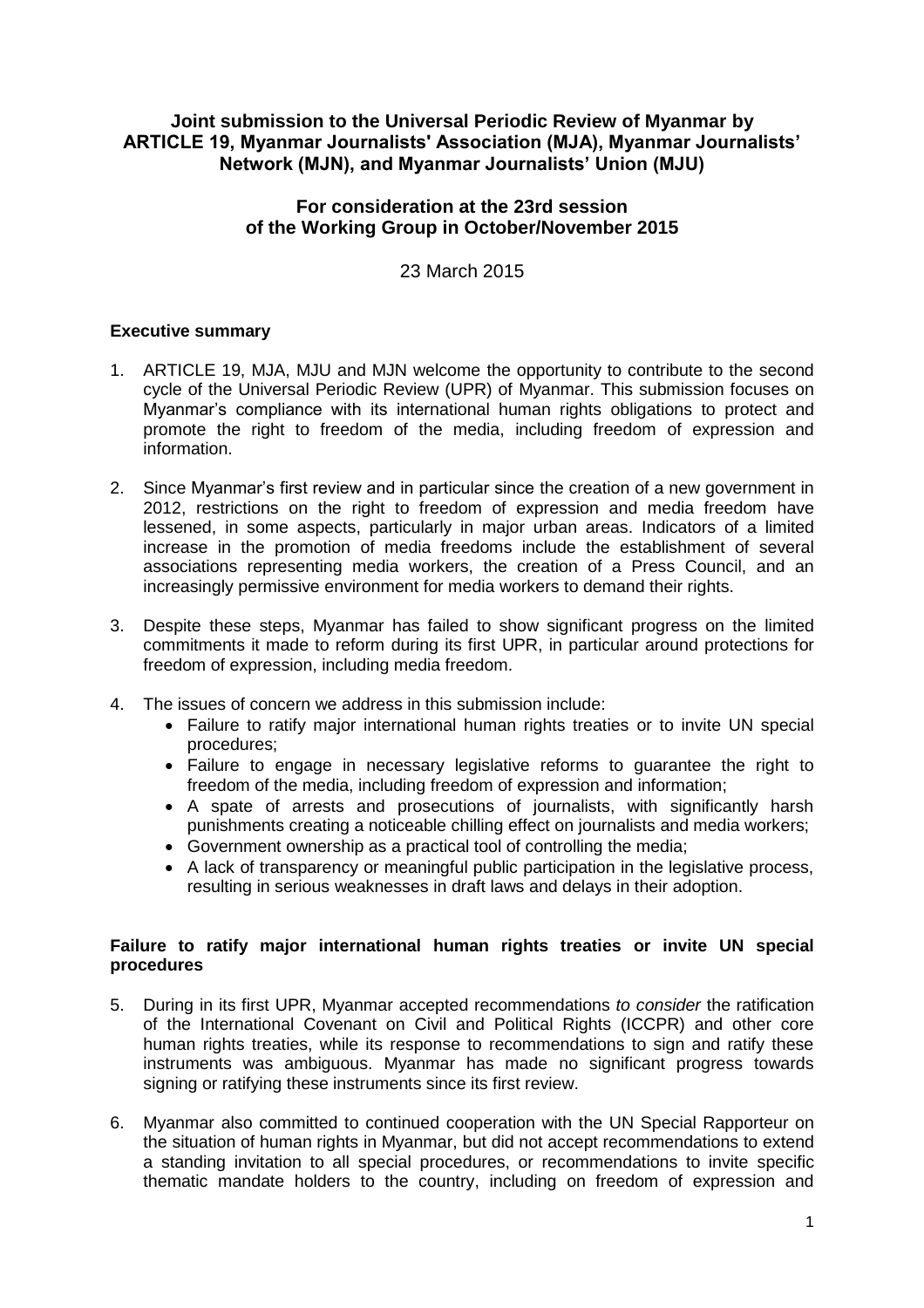freedom of peaceful assembly. While Myanmar continues to cooperate with the UN Special Rapporteur on the situation of human rights in Myanmar by facilitating her visits, we note that when the Rapporteur came under highly personal and misogynistic criticism from religious leaders in 2015, the government did not publicly condemn the criticism nor show support for her mandate. Myanmar has not extended a standing invitation to all special procedures, nor responded positively to any request from mandate holders for visits.

#### **Failure to engage in necessary legal reforms to guarantee the right to freedom of the media, including freedom of expression and information**

- 7. Myanmar accepted some recommendations to bring its domestic laws into compliance with international human rights standards, including to "*take steps*" to review domestic laws with a view to guaranteeing the right to freedom of expression, association, and assembly, including assuring a free and independent media.
- 8. Positive developments since the first UPR include the abolishment by administrative decision of the Press Scrutiny and Registration Division in 2013, which ended the state mechanism for comprehensive pre-publication censorship. However, two new laws adopted regarding print media fail to comply with international standards on freedom of expression. Together with existing highly punitive laws that regulate the content and the work of the media, which are frequently used, the situation for media freedom remains highly precarious.

## **2008 Constitution of Myanmar**

- 9. Myanmar did not accept a recommendation during its first review to amend the 2008 Constitution to bring it into compliance with international human rights standards. As Myanmar faces its second review, this remains a pressing concern.
- 10. Although protections for freedom of expression exist in Article 354 (liberty of expression and publication), and Article 365 (freedom of artistic expression), they do not comply with international standards:
	- **The scope of the right is too narrow**, and is not framed to capture all elements of freedom of expression guaranteed in international law;
	- **The right is not guaranteed to all people**, but is limited to nationals only, despite freedom of expression being guaranteed to all people under international law regardless of citizenship status.<sup>1</sup> This is particularly concerning in Myanmar, where an estimated 810,000 people are without citizenship.<sup>2</sup>
	- **Domestic laws take precedence over constitutional rights**, which are protected only to the extent that they are not in contradiction with existing laws;
	- **The permissible limitations to freedom of expression are too broad**, as they include aims not listed in Article 19(2) of the ICCPR, such as "national solidarity", "the interests of one of several other national races", and "community peace and tranquillity";
	- **The threshold for imposing restrictions on freedom of expression is too low.** Rather than the high test of "necessary in a democratic society" required by international law, rights may be restricted where their exercise is merely "contrary to", "detrimental to", or "adversely affects" the broad range of interests listed.

 $\overline{a}$ 1 ICCPR, Article 2(1). United Nations Human Rights Committee, General Comment No. 15 on the position of aliens under the covenant, 11 April 1986.

<sup>2</sup> UNHCR 2015 country operations profile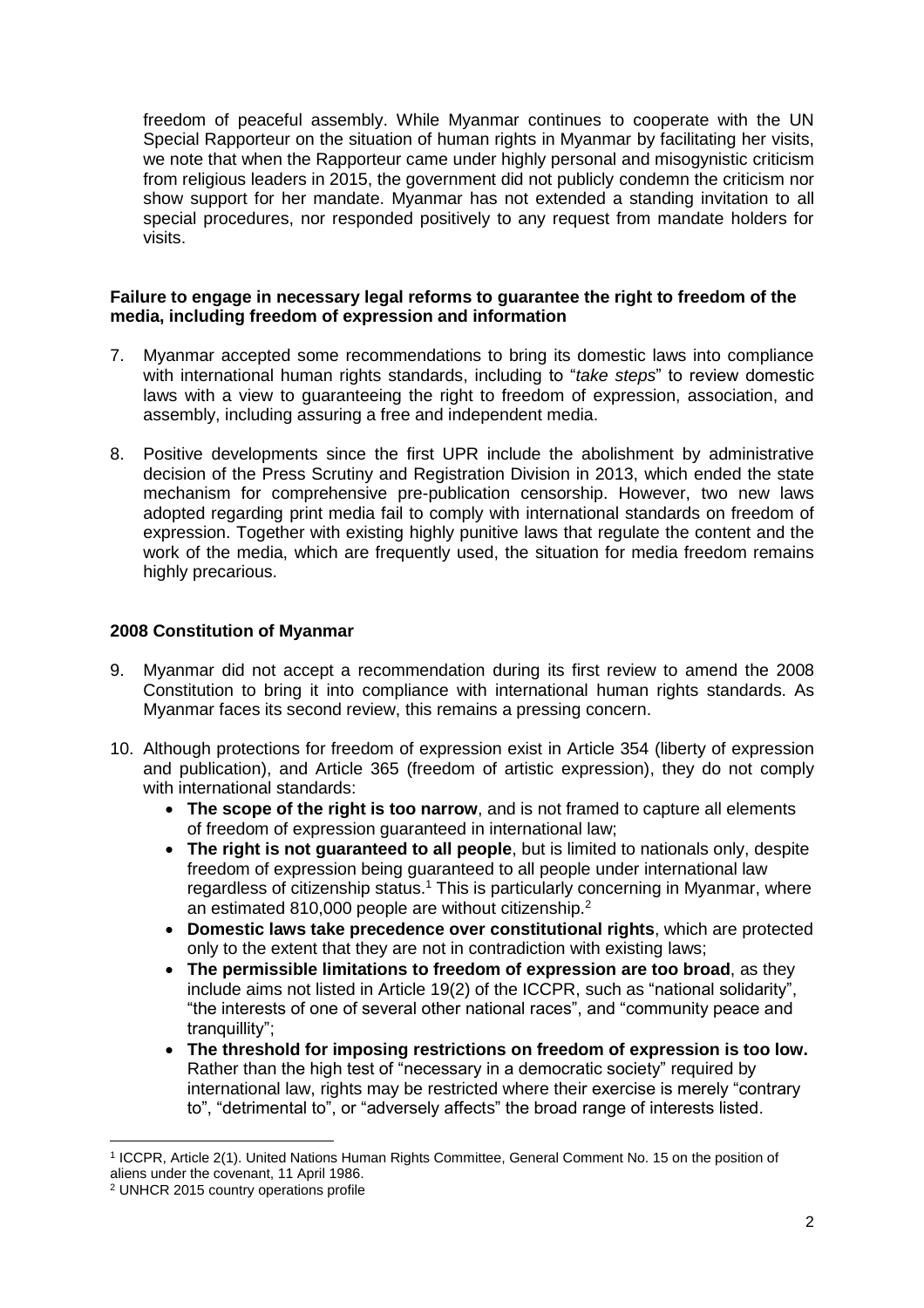- 11. In addition, the Constitution provides **no explicit protection for the right to media freedom or the right to information**. In relation to media freedom, the Constitution would be strengthened by specific prohibitions on prior-censorship and media registration, as well as by adding guarantees for the independence of any body with regulatory powers over the media. On the right to information, many Constitutions include a duty for government to proactively disclose information in the public interest, and a right for all people to request and receive access to publicly held information, with a presumption in favour of disclosure.
- 12. Myanmar currently makes no effort to publish any kind of information. The News Media Law (2014) provides for a vague right for journalists to "request" (6.a) and "collect" information (4.d), including from non-governmental organisations or businesses which are in receipt of public funds (6.b). However, no mechanism exists with which journalists can exercise this limited right and, despite government commitments, some ministries still lack spokespeople, public relations departments or publicly advertised contact details.

## **1957 Penal Code and the Official Secrets Act**

 $\overline{a}$ 

- 13. One of the most significant and common tools for restricting the right to freedom of expression, including of human rights defenders and journalists, is the Penal Code. A number of its criminal prohibitions are contrary to international human rights standards and should be repealed through comprehensive legislative reforms.
- 14. **Sedition (Article 124a and 505b):** The offence of sedition, defined as defaming or bringing disaffection against or contempt of the government, does not comply with international standards on freedom of expression. States can easily use such laws to limit public debate concerning public figures in the political domain, such as politicians, or to defend public institutions, where there is no connection between the expression at issue and a threat to a legitimate State interest, such as protecting national security or public order.
- 15. In October 2014, five media workers at *Bi Mon Te Nay Journal*, Kyaw Zaw Hein, Kyaw Min Khaing, Aung Thant, Win Tin, and Yin Min Tun, were sentenced to two years imprisonment for sedition and had all their equipment confiscated. They reported a political activist's claims that an interim government was being formed. Prosecutors refused to bring the case under the News Media Law. The offence of sedition is incompatible with international human rights law. It is also contrary to international standards to prosecute journalists for reporting the words of others, where the journalist is simply reporting newsworthy statements without necessarily endorsing them.
- 16. **Promoting enmity or hatred (Article 153a):** The offence of promoting enmity or hatred is written in terms that are too broad; it has a chilling effect on legitimate reporting around issues affecting racial and religious minorities, while at the same time allowing for arbitrary interpretation that enables impunity for genuine acts of incitement to national, racial or religious violence. The provision should be brought in line with international standards, in particular Article 20(2) of the ICCPR, so that it is clear that it covers intentional acts of advocating hatred to incite others to violence, hostility or discrimination against protected persons. This should be implemented in line with the guidance provided in the Rabat Plan of Action.<sup>3</sup>

<sup>&</sup>lt;sup>3</sup> Rabat Plan of Action on the prohibition of advocacy of national, racial or religious hatred that constitutes incitement to discrimination, hostility or violence, OHCHR, 5 October 2012.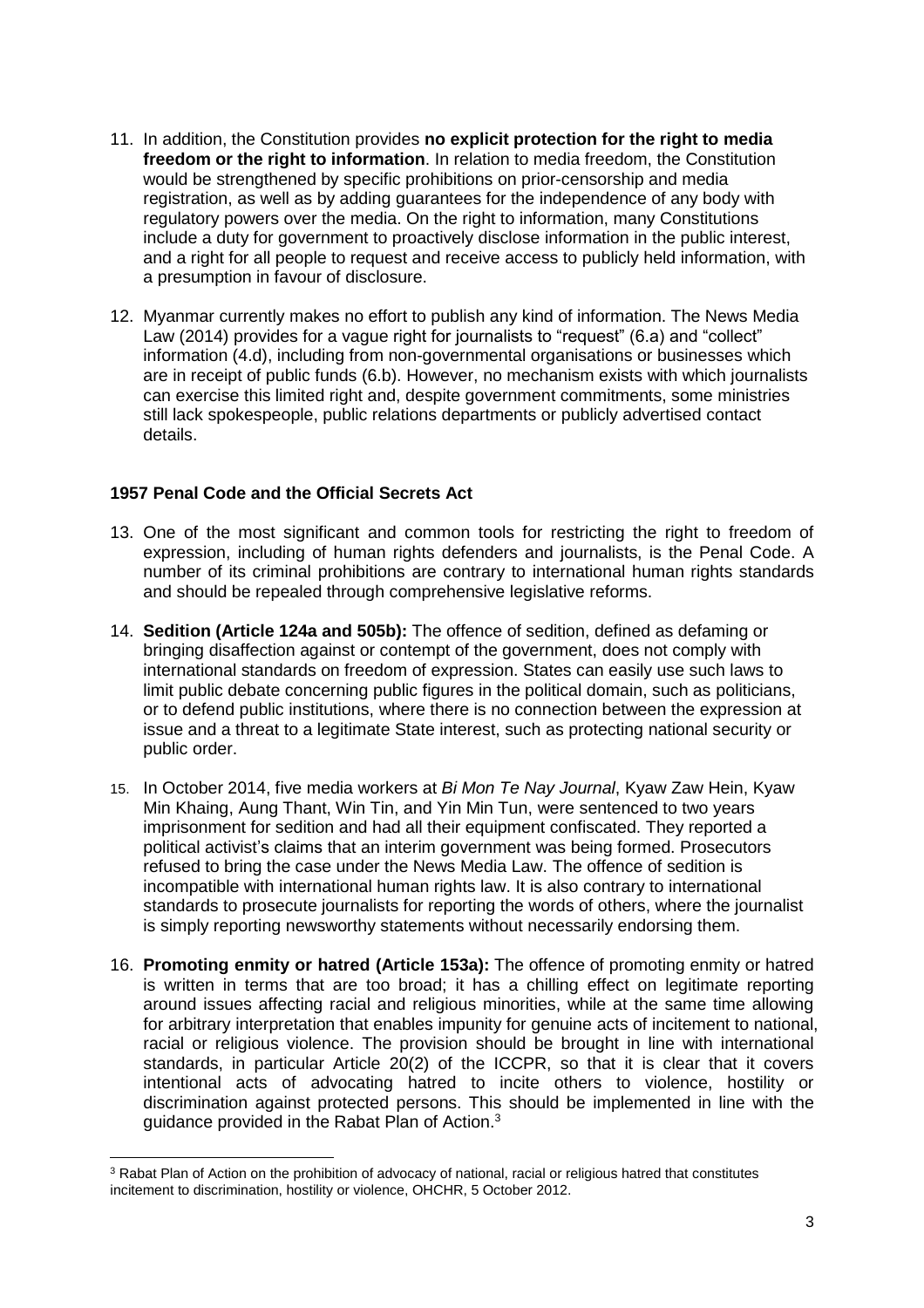- 17. **Obscenity (Articles 292, 294):** The provisions on obscenity are very subjective, and may be abused to enforce out-dated concepts of "public morals" that do not reflect diverse or evolving public attitudes, or to discriminate against individuals or groups. Such provisions should be amended to comply with the three-part test set out in Article 19(3) of the ICCPR.
- 18. **Insulting religion or religious feelings (Articles 295a, 298):** Prohibitions on criticising religion – commonly known as blasphemy – are not compatible with international standards on freedom of expression, and they should not be abused to prevent or punish criticism of religious leaders or commentary on religious doctrine and tenets of faith.<sup>4</sup> Such prohibitions are not necessary, as acts of incitement to discrimination, hostility or violence should be dealt with under prohibitions as envisaged by Article 20(2) of the ICCPR.
- 19. **Criminal defamation (Articles 499 – 502)** carries a prison sentence of up to two years or an unspecified fine. UN and regional independent mechanisms on freedom of expression have called on States to decriminalise defamation, since criminal laws on defamation fail to strike the proper balance between individuals' reputation rights and freedom of expression.<sup>5</sup> Individuals' reputations can be protected more effectively, with proper safeguards against abuse, through the civil law. The UN Human Rights Committee have also called on States to consider decriminalising defamation, $6$  a call that the African Commission on Human and People's Rights has also made.<sup>7</sup>
- 20. In 2013, a journalist with Eleven Media Group, Ma Khine, was sentenced to 3 months imprisonment for criminal defamation (Article 500) of lawyer Aye Aye Phyo in relation to an article on endemic corruption in Myanmar's legal system. She was also convicted for trespassing on the lawyer's property (Article 451), and using abusive language (Article 294).
- 21. Since 2014 Eleven Media Group media workers Nay Htun Naing, Than Htut Aung, Thein Myint, Wai Phyo and Myat Thit have been in court facing prosecution for criminal defamation for an article critical of the proposed Public Service Media Bill, alleging it would facilitate the misuse of public funds to further the incumbent government. Given that the Bill provides for state-owned newspapers, the establishment of which is against international standards on free expression, the concerns are highly legitimate.
- 22. **Other criminal provisions are abused to stifle media freedom.** Prosecutions have been reported following journalists' contacting government officials or departments for comments on allegations of wrongdoing. Rather than investigate the wrongdoing, the response has been to prosecute the journalist under harsh criminal law provisions, ignoring lighter forms of dispute resolution available under the 2014 News Media Law:
	- In April 2014, DVB media worker Zaw Pe, together with his source, Win Myint Hlaing, were sentenced to 1 year imprisonment for trespassing and "disturbing a civil servant on duty" (Penal Code, Art. 448 and 353 respectively) after questioning a local official in regards to allegations of government irregularities in the spending of public funds. No attempt was made to investigate the accusations of corruption.

 $\overline{a}$ 

<sup>4</sup> UN Human Rights Committee, General Comment Number 34, 12 September 2011, CCPR/C/GC/34, at para. 48 <sup>5</sup> Joint Declaration of the UN Special Rapporteur on Freedom of Opinion and Expression, the OSCE

Representative on Freedom of the Media and the OAS Special Rapporteur on Freedom of Expression, 10 December 2002

<sup>6</sup> HR Committee, General Comment No. 34, *op. cit.*, at para. 47

<sup>7</sup> Resolution on repealing criminal defamation laws in Africa, African Commission on Human and Peoples' Rights, ACHPR/Res 169 2010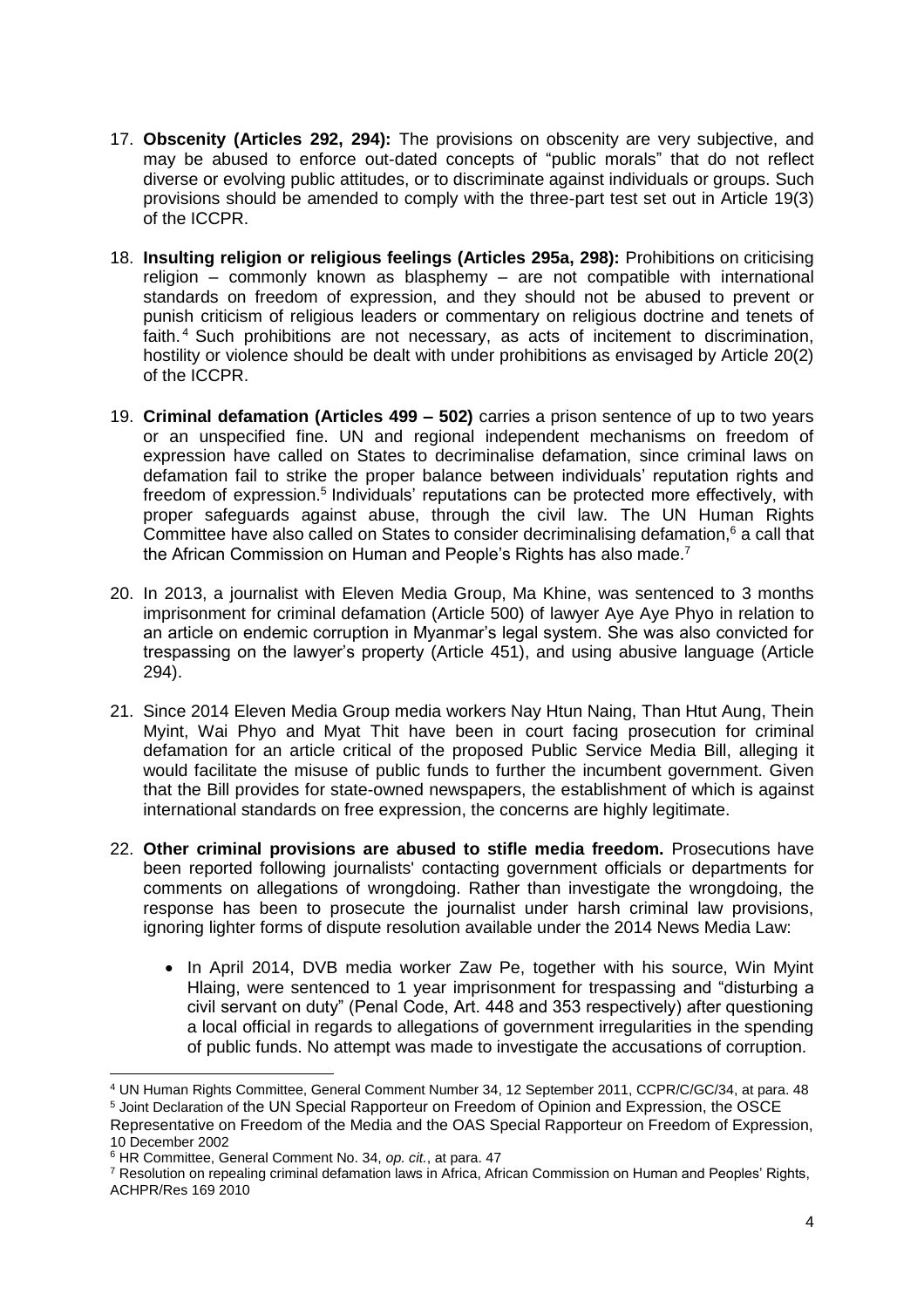• In July 2014, media workers for Unity Journal, Lu Maw Naing, Paing Thet Kyaw, Sithu Soe, Yarzar Oo and Tint San were initially sentenced to 10 years, later reduced to 7 years, imprisonment with hard labour for trespass (Official Secrets Act Art. 3.1.a). The journalists reported on an alleged chemical weapons factory and land confiscations by the military. The punishment of 7 years hard labour was grossly disproportionate compared to the harm caused. The prosecutors refused to bring a case of breach of ethical standards under the News Media Law, as a more appropriate remedy.

#### **2014 News Media Law**

- 23. The News Media Law, adopted in 2014 following consultations with the Interim Press Council, is flawed. While it follows the abolishment of the Press Scrutiny Board and the Broadcasting Censorship Board, the law entrenches State controls over the print media and fails to guarantee minimum standards of press independence and freedom.
- 24. The law promises to establish a permanent Press Council to replace the Interim Press Council, intended as an alternative forum for dispute resolution to avoid prosecution, but this has yet to materialise due to severe delays in adopting the necessary bylaws. This has left the Interim Press Council operating without a mandate or procedures. While the government has brought some cases to the Interim Press Council, the more controversial cases have been sent straight to the criminal courts for determination under much more severe laws. As a result, there is growing distrust among media workers in the Interim Press Council and scepticism about what will replace it.
- 25. There also remain concerns about the substance of the adopted law:
	- **The law fails to explicitly and comprehensively guarantee media freedom or freedom of expression**, instead setting out limited and piecemeal freedoms or entitlements. For example, although the law guarantees "freedom from censorship", this is ambiguous and contradicted by extensive and disproportionate duties placed on media workers through the law.
	- **The law places many broad, imprecise or vague restrictions on freedom of expression,** frequently qualified by reference to unspecified national laws, many of which have not been reformed since colonial or military rule. As such it is difficult to determine the scope of the powers it confers on the state, or the rights that it affords media workers.
	- **The law fails to distinguish between types of media**, subjecting them to the same levels and method of regulation. International standards are clear that the regulation permissible depends upon the medium.
	- **The law fails to guarantee certain protections of rights essential for journalists**, such as protection of journalists' sources.
	- **The law gives the state control over journalists' ethics,** which should not be a matter of legal obligations that the State has a determinate say in, but should instead be promoted through self-regulation for the print media.
	- **The law gives inadequate dispute resolution powers for the Press Council** before jurisdiction passes to the judiciary, where State-determined "ethical standards" are imposed through criminal sanctions including fines and imprisonment. Alternative forms of regulatory redress, such as the right of reply or right to correction, or orders to publish decisions by the Press Council, are not available. The real threat of recourse to criminal sanctions will likely have a serious chilling effect on the media.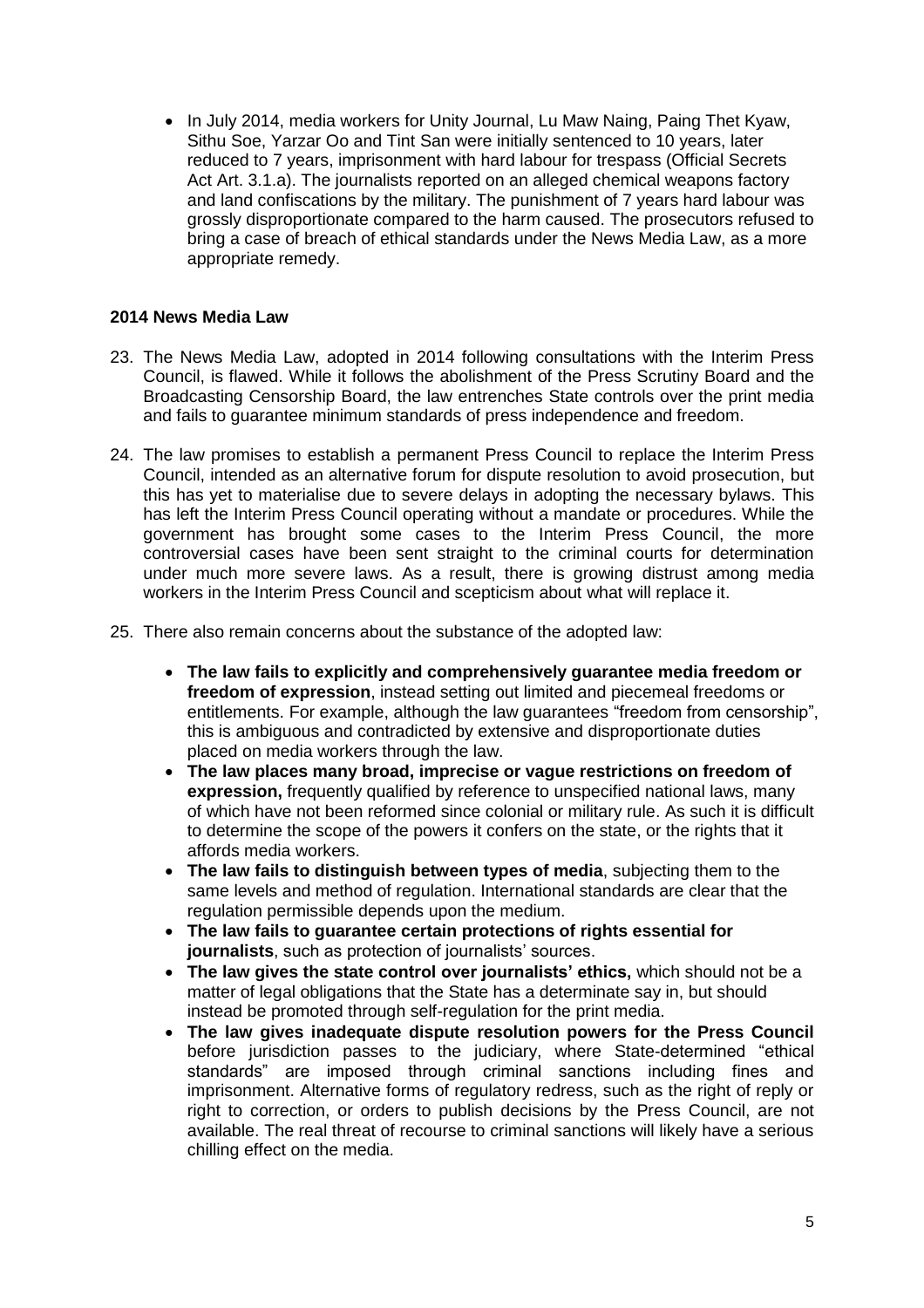**The law does not safeguard the independence of the Press Council.** While the Council is currently operating in a relatively free manner, the lack of safeguards means that any future government could easily and unduly influence its decisionmaking.

# **2014 Printing and Publishing Law**

- 26. The Printing and Publishing Law was adopted by Parliament at the same time as the News Media Law, but without any consultation. While still incompatible with international standards on freedom of expression, the law is less draconian than its 1962 predecessor. It lessens the extent of pre-publication censorship, reduces the number and severity of criminal sanctions, narrows the scope of restrictions, and government oversight over the media has been partially transferred to the courts. However, in particular, key problems with the law include:
	- **The law serves no legitimate democratic purpose**, since it is not necessary in a democratic society to specifically regulate the print media beyond general laws that apply to all commercial activities. This is because regulation of the print media by the State has not been proven to increase standards, but instead increases the likelihood that the State will abuse its power to exercise undue influence over the media, reducing its independence and therefore its quality.
	- **The law forces the media to get licences,** requiring printers and publishers to register, without giving any reason or establishing a proper procedure. International standards are clear that registration requirements for the media are not necessary, as such systems are often abused to censor critical voices without pursuing any other legitimate aim. If a registration system is to be imposed, an independent body with a clear and open procedural system that explicitly guarantees freedom of expression should oversee it.
	- **The law includes overbroad and vague content restrictions** that are not in accordance with international law and should be replaced with laws of general application.

# **Significant delays in adopting draft legislation on broadcasting to strengthen rights**

- 27. The draft Broadcasting Bill was initially presented to Parliament in 2013 and has since remained stuck in the parliamentary process. The initial Bill was not consulted on before being presented to Parliament, and as a result the level of opposition has delayed its process. The government tightly controls the free flow of information in the broadcasting sector, both on radio and television. There is very little programming on issues of public interest, with minimal coverage of news and current affairs, and very little open debate. Instead, programming is highly focused on providing entertainment, including serials. The government directly or indirectly controls all publicly available broadcast channels. The current content of the draft Bill is unclear, but initial concerns with it include:
	- It includes provisions for state-run broadcasting, without clear explanation of what it is, how it is governed, or how it is accountable to the public;
	- It does not include any proper requirements for the broadcasting spectrum to be regulated according to the public interest, ensuring pluralism and to promote the right to freedom of expression;
	- It provides insufficient safeguards to protect the regulator's independence from the government. For example, the regulator's members are nominated by politicians and can be sacked by the president (Article 20b). It also allowed for the Ministry of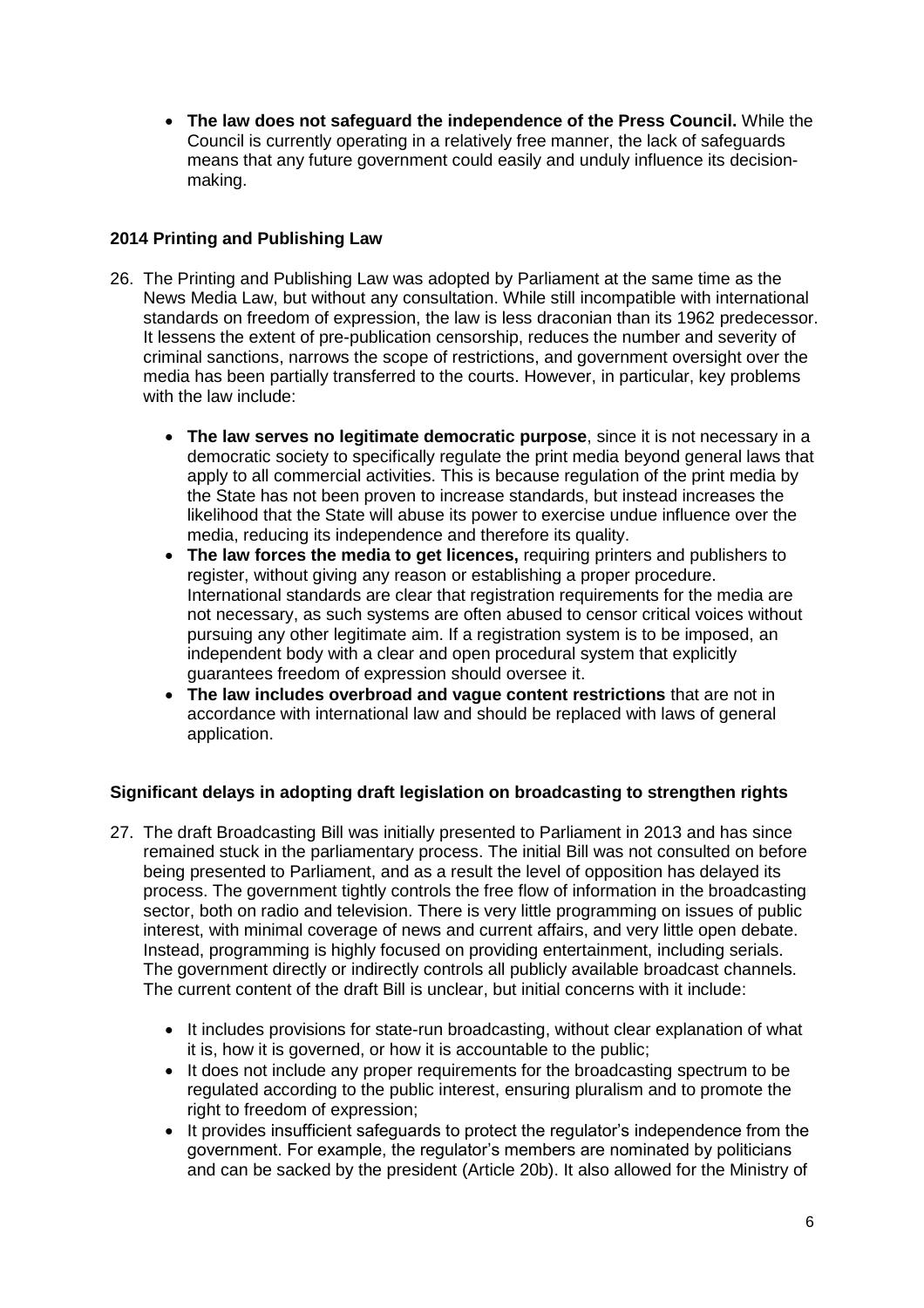Information and the Ministry of ICT to "issue rules" without any explanation of what such rules cover (Article 108). As such, in effect, the government would have control over those with the power to issue, renew and revoke broadcasting licences;

- It provides sanctions that are disproportionate and would result in punitive punishments that do not depend on being proportionate to the harm incurred;
- It contains no rules on elections, including electoral guarantees to ensure participation and informed choices;
- It contains limitations on the openness and transparency of awarding broadcasting licences, with no obligation for the regulator to hear applicants or give clear reasons in writing for its decisions;
- It contains no provisions for digitalisation or convergence.

# **Draft Public Service Media Bill**

- 28. The draft Public Service Media Bill was initially presented to Parliament in 2013 and has since remained stuck in the parliamentary process. The content of the current draft Bill remains unclear but the Bill initially included some positive provisions, such as the recognition of the importance of independence from government and of accountability to Parliament and the public. Many issues of concern remain:
	- It retains state funding for newspapers by turning state-run newspapers into newspapers controlled by a regulator. There is, however, no justification for spending public money on such a newspaper, and the money could be better spent enabling greater media diversity through ensuring newspapers are free to operate, and supported equally through, for example, government advertising.
	- It provides insufficient safeguards to protect the independence of the public service broadcaster. For example, the board are chosen by politicians – instead of media professional organisations and civil society – and it contains no eligibility criteria or nomination procedures which could therefore result in bias. Governors can be dismissed without reason or the opportunity to appeal.
	- It provides a limited mandate for the broadcaster, with no requirement for the provision of impartial and independent information or the responsibility to act as a forum for democratic debate, social cohesion and integration.
	- It provides insufficient safeguards for editorial independence, for example by not banning staff from taking instructions whatsoever from external sources, nor does it stipulate where editorial independence applies. It also does not include provision for the right of media workers to protect their sources.
	- It fails to explicitly obligate media pluralism and diverse viewpoints and perspectives, particularly important given Myanmar's diverse ethnic, linguistic and religious groups.
	- It provides insufficient guarantees for public participation in the governance of the broadcaster.

## **Government ownership and control over media**

- 29. In addition to a severely restrictive legal environment, the government exercises control over media in a very practical sense. Indeed, the failure to engage in comprehensive legal reforms is evidence of its reluctance to relinquish this control.
- 30. In the print media, the government owns two newspapers, the *Mirror* and the *New Light of Myanmar*. Aside from financial backing – their cover price is at least four times less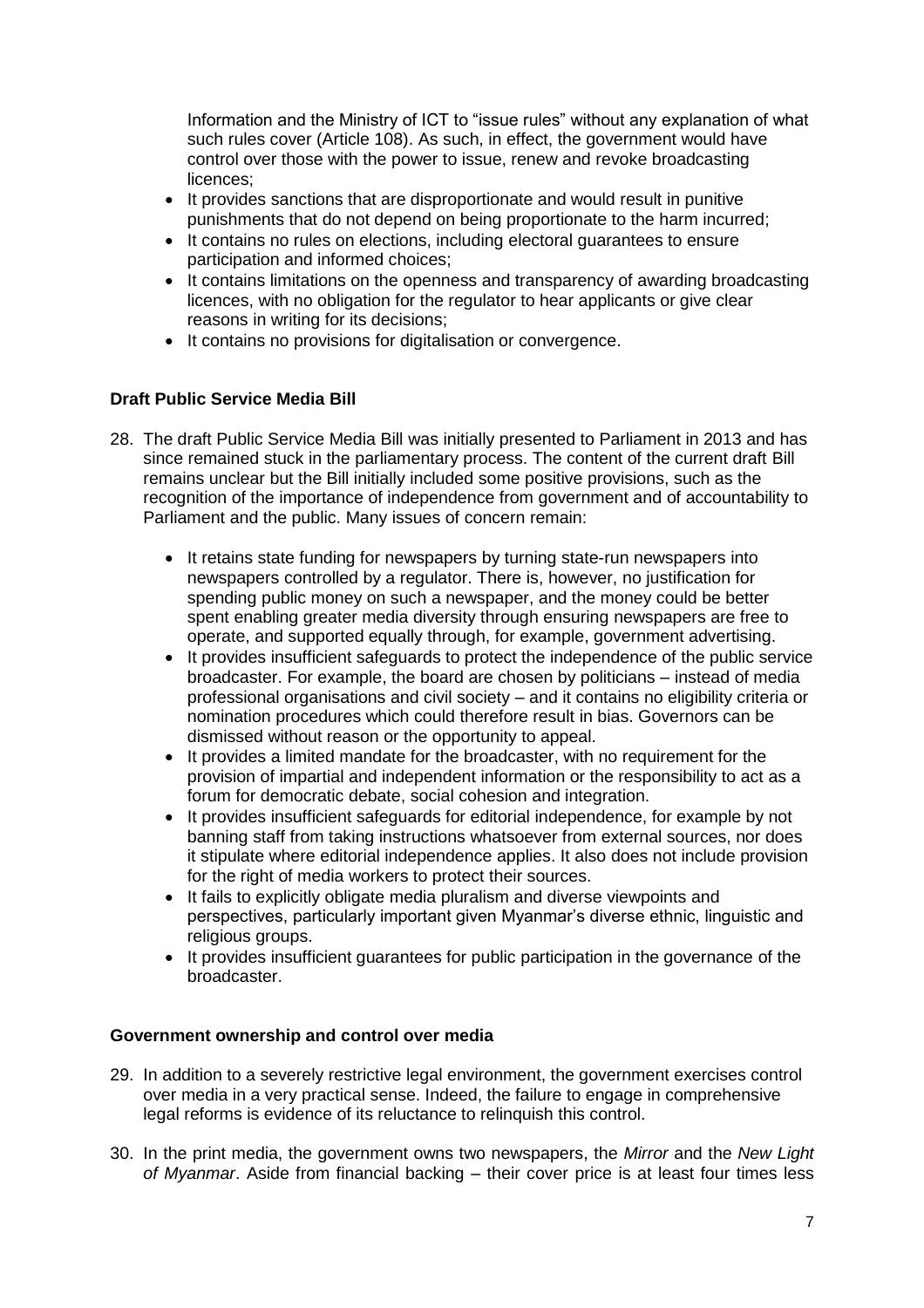than their private sector counterparts – these state newspapers are supported for example by state infrastructure, such as distribution across the country using government transport. As a result, their circulation is over four times that of the largest private newspaper. Journalists for state-owned newspapers are also offered privileged access to government information sources. This makes survival as a private newspaper difficult.

- In 2014, three private newspapers closed: *The Empire*; *Myanmar Newsweek;* and *Burma Age*.
- In 2015, one longstanding and highly regarded daily newspaper, *Mizzima*, announced that it would be closing down as it could not compete.
- 31. The government has also directly threatened private newspapers. In 2014, *Irrawaddy*  newspaper was told that if they did not change the spelling of their newspaper to the officially recognised spelling, the government would not allow its journalists access to government press conferences.

## **Elections**

32. In an election year, it remains concerning that two years after the establishment of a partially civilian government all television and radio channels, plus the largest daily newspapers, remain under state control. As a result, the information that most of the population receives regarding the election process, political party manifestos, and the candidates themselves, is controlled directly by the government via the Ministry of Information. While the Universal Periodic Review will take place after the elections, unless this situation changes, all future elections cannot be deemed to be free and fair.

## **Recommendations**

- 33. Based upon the above observations, ARTICLE 19, MJA, MJU, and MJN call upon the Government of Myanmar to significantly improve the overall conditions for freedom of expression and media freedom in the country. In particular, the Government of Myanmar should:
	- i. Sign and ratify all major international human rights instruments, in particular the International Covenant of Civil and Political Rights;
	- ii. Extend a standing invitation to all UN Special Procedures, and in particular invite the Special Rapporteur on promoting and protecting the right to freedom of opinion and expression to officially visit the country;
	- iii. Amend the 2008 Constitution to guarantee the supremacy of rights over other laws, and to fully guarantee human rights, including the rights to freedom of expression, freedom of information, and freedom of the media in accordance with international standards to all people, including non-citizens;
	- iv. Urgently amend the 1957 Penal Code to repeal the provisions on Sedition (Article 124a and 505b), insulting religion (Articles 295a, 298), criminal defamation (Articles 499 – 502), and to amend the offences of promoting enmity or hatred (Article 153a), and obscenity (Articles 292, 294), to bring them into conformity with international standards on freedom of expression;
	- v. Amend the News Media Law to bring it into line with international standards, ensuring that its primary purpose is to promote and protect the right to freedom of expression and media freedom;
	- vi. Expedite the creation of the new Permanent Press Council byt adopting the News Media bylaws and ensuring its full competency and independence from government;